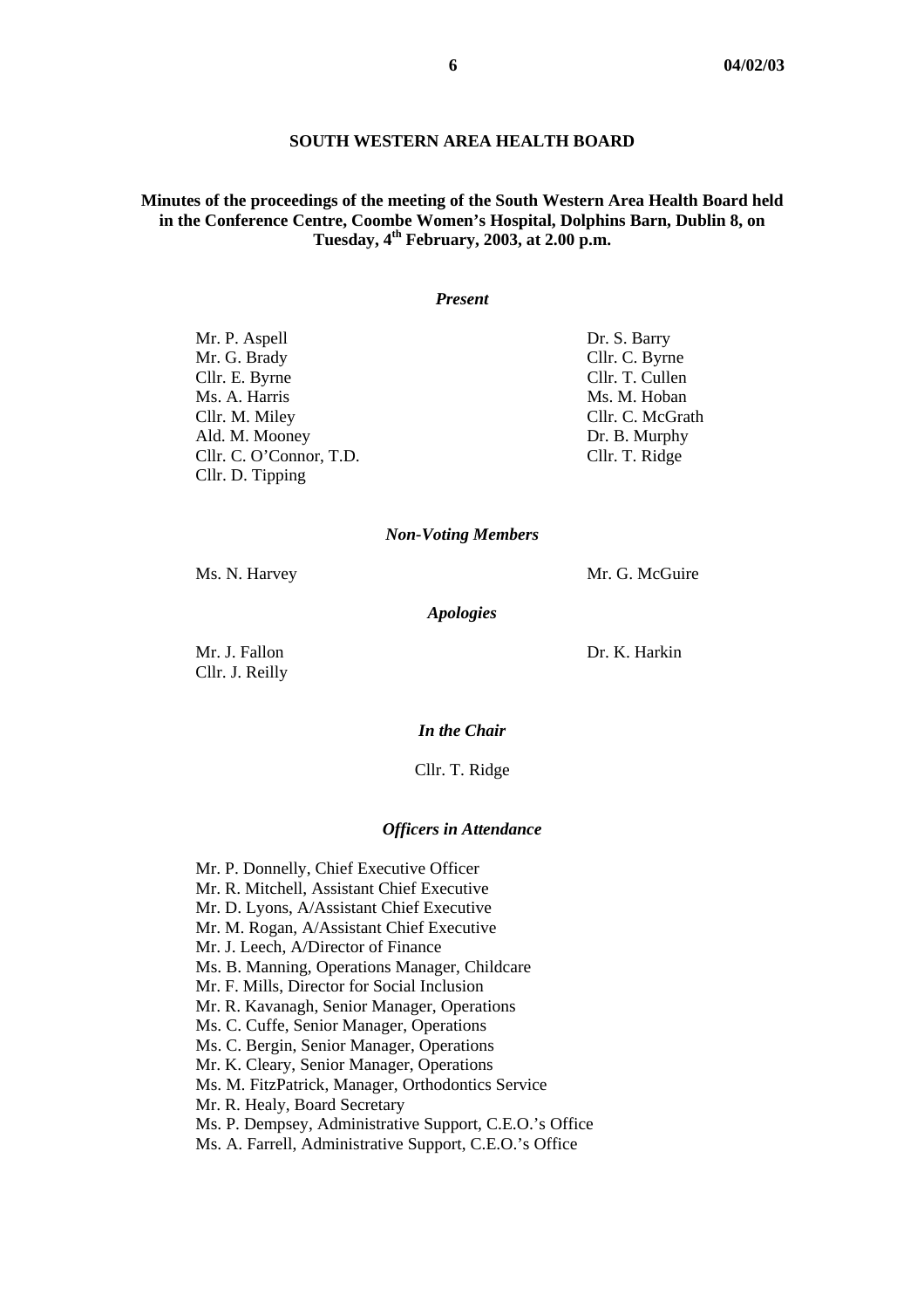### **13/2003 CHAIRMAN'S BUSINESS**

At the outset, the Chairman advised that, due to an engagement in the East Coast Area Health Board which members wished to attend later in the afternoon, it was proposed to progress the meeting as expeditiously as possible.

The Chairman then advised that this was Deputy Charlie O'Connor's last meeting as a member of the South Western Area Health Board as he had recently tendered his resignation as a member of this Board and the Eastern Regional Health Authority. The Chairman paid tribute to Deputy O'Connor for his hard work both as a member and former Chairman of the Board and indicated that he would be missed as a friend and colleague.

The C.E.O. also paid tribute to Deputy O'Connor for his contribution to the work of the Board, particularly in his role over two terms as Chairman. He indicated that Deputy O'Connor's successor will be advised to the Eastern Regional Health Authority in due course and that the Authority will be marking Deputy O'Connor's resignation at regional level.

Cllr. Eric Byrne joined in wishing Deputy O'Connor well.

Deputy O'Connor expressed his appreciation for the compliments paid to him and indicated that he had been proud to work with the Board. Difficulties with attendance at meetings of the Board and Dáil had resulted in his decision to resign and he wished the Board well in its ongoing work.

The Chairman then advised members of the following:-

## *1. Official Opening of Children and Families Training and Development Unit*

On 30<sup>th</sup> January, last Thursday, I officially opened the Children and Families Training and Development Unit at Citywest Campus. The Unit provides a wide range of courses to personnel working with children and families to allow them to provide the best possible service.

With the unit being centrally located, and ample facilities on site, courses are run on a regular basis with key trainers forming part of the unit along with their backup administration support.

Training is about investing in people to enable them to perform better and to empower them to make the best use of their natural abilities. Also, undertaking training is the building block for a successful career path.

On your behalf, I would like to congratulate all concerned and to wish continued success to our management, trainers and staff of the Unit in their work in the future.

## *2*. *Baltinglass District Hospital, resident - 100 years of age*

On 31<sup>st</sup> January, last Friday, I attended a birthday celebration for Miss Catherine Kehoe, a resident of Baltinglass District Hospital, who was 100 years of age. A great afternoon was had by all with musical entertainment being provided by both staff and residents of Baltinglass Hospital. Catherine, originally from Baltinglass, was well travelled having worked with families in London, Canada and the United States.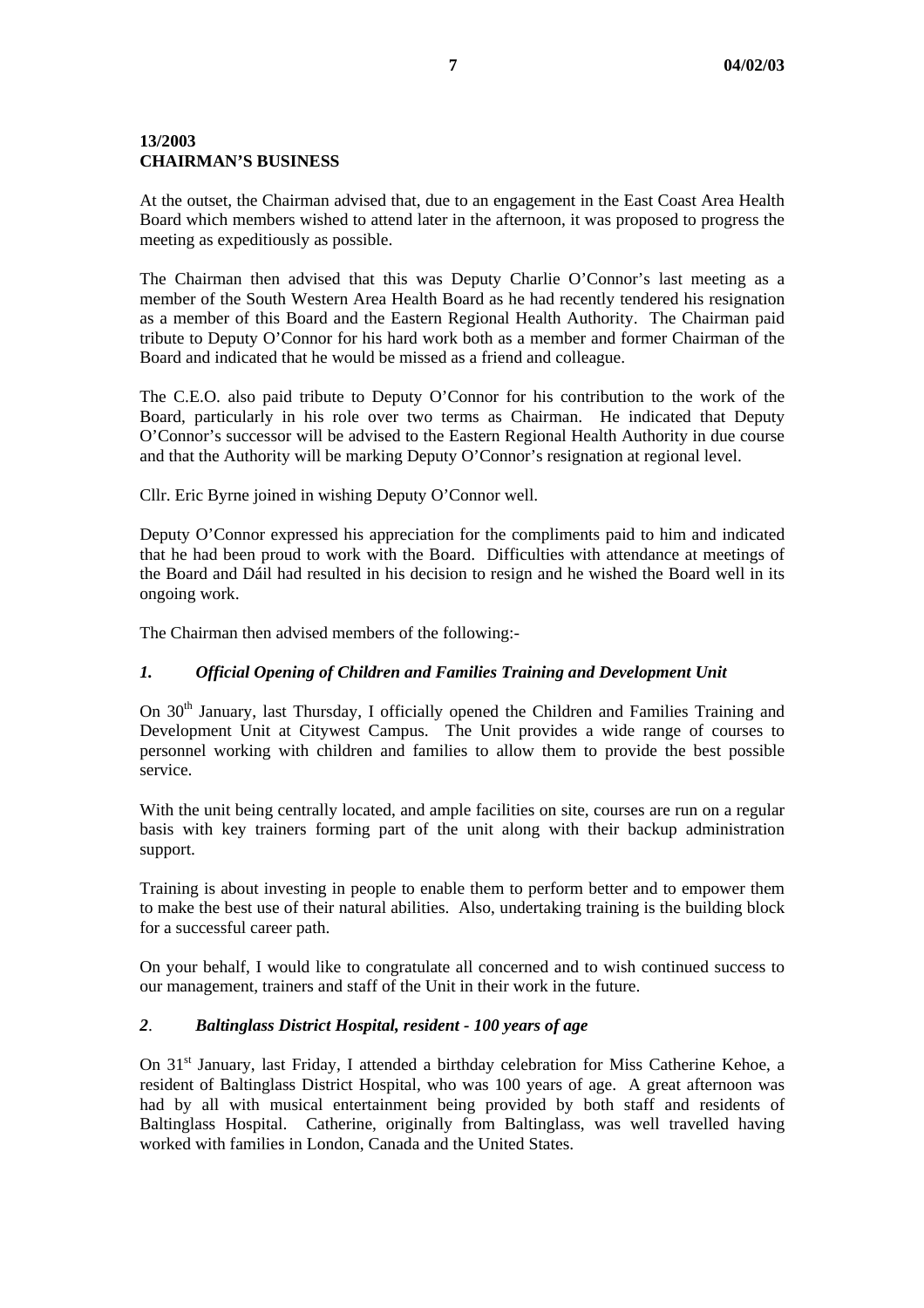Catherine's grand niece and her children also attended the celebrations and I made a presentation of a letter of congratulations and cheque sent to Catherine by President McAleese. Cards of congratulations were also sent from her former employers in the U.S.A.

### *3. Association of Health Boards in Ireland - Annual Conference 2003*

Again, I would like to remind members that the Association of Health Boards in Ireland will be holding its annual conference in the Newpark Hotel, Kilkenny, on  $21<sup>st</sup>$  and  $22<sup>nd</sup>$  March 2003.

The Chairman requested that a letter of thanks be sent to the Matron and staff of Baltinglass Hospital and to compliment them on their care for all the residents.

The Chairman then indicated that it would not be possible to take Item 4 on the agenda (Presentation - Update re Orthodontics Service) and apologised to staff involved in its preparation. It was agreed to table this item for the next Board Meeting.

# **14/2003**

# **MINUTES OF PROCEEDINGS OF BOARD MEETING HELD ON 14TH JANUARY, 2003**

The minutes of the proceedings of the Board Meeting held on 14th January, 2003, having been circulated, were confirmed on a proposal by Dr. B. Murphy, seconded by Mr. G. Brady.

## **15/2003 QUESTIONS TO THE CHIEF EXECUTIVE OFFICER**

On a proposal by Cllr. D. Tipping, seconded by Dr. B. Murphy, it was agreed to answer the question which had been lodged.

### **1. Dr. Siobhán Barry**

"Re: Mental Health Services

Could the C.E.O. indicate:-

- His proposed Human Resources strategy and implementation timelines to improve clinical leadership within the Board, by the filling of all 3 Clinical Director in Psychiatry posts on a permanent (continuous or fixed term) basis as opposed to the current temporary basis;
- When he proposes to advertise for permanent new Consultant Psychiatrist posts e.g. Rehabilitation Post in Dublin West/South West and Consultant Psychiatristled team specialising in the needs of the Homeless Mentally Ill (set out in 131/2002, Questions to the CEO, December 2002); Consultant Psychiatrist (and team) to cover Drimnagh (set out in S.W.A.H.B. Development Plans 2002, July 2002);
- The number, location and duration of other Consultant Psychiatrist posts in S.W.A.H.B. that are filled on a non-permanent (locum or temporary) basis?"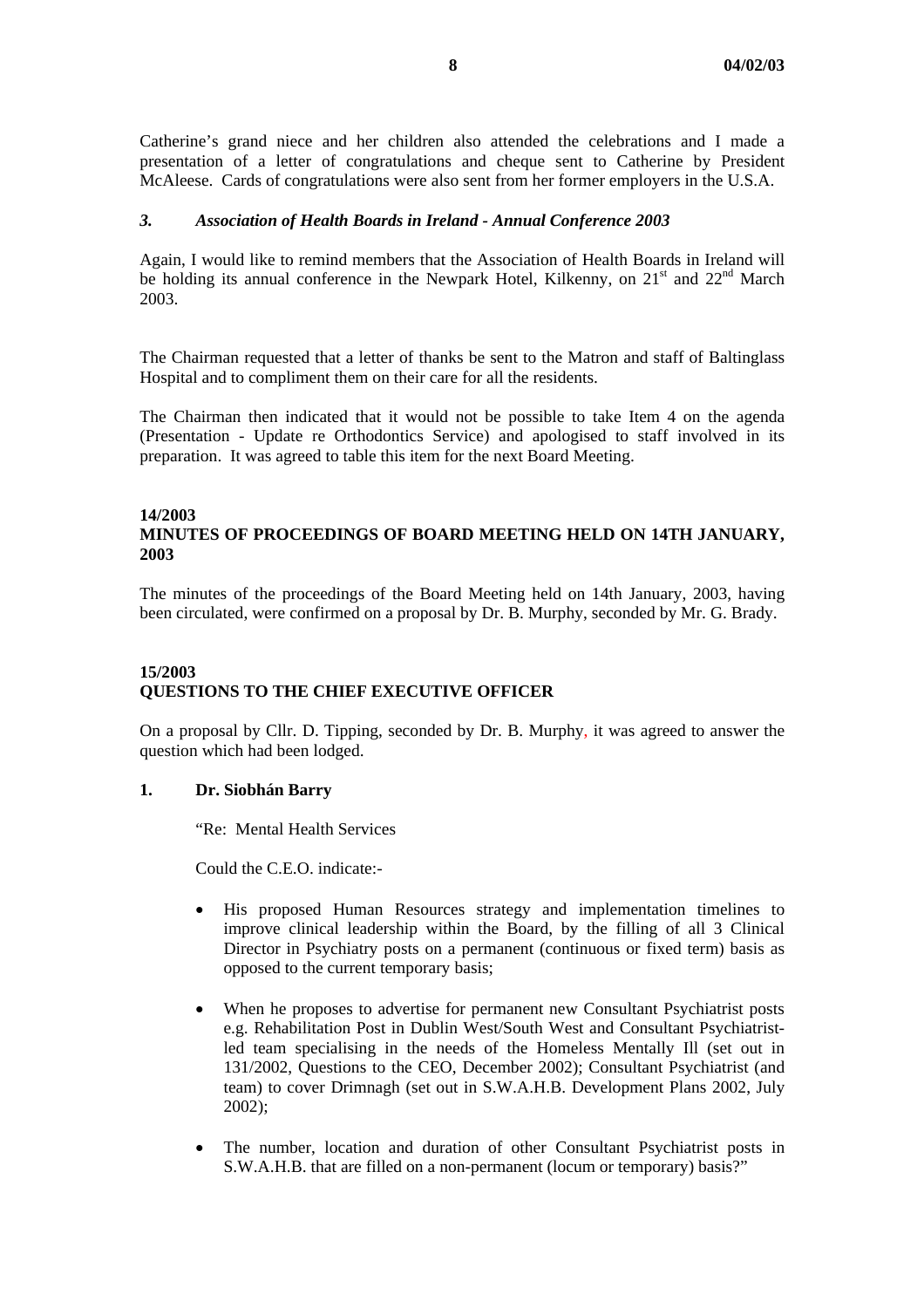### **Reply:**

In the South Western Area Health Board there are three Consultant Psychiatrists acting as Clinical Directors to our mental health services. Our Board intends to advertise the permanent posts of Clinical Director in Dublin West/South West and Kildare/West Wicklow in the coming months. The post of Clinical Director within the Dublin South City service must be agreed with our service partners, St. James's and St. Patrick's Hospitals.

The Consultant Psychiatrist post in Rehabilitation was advertised in conjunction with our partners, the Adelaide & Meath Hospital, incorporating the National Children's Hospital, Tallaght (AMiNCH) and interviews will take place in February 2003.

Two posts recently approved by Comhairle na nOspidéal relating to Homelessness and The Coombe will be located in the Dublin South City Mental Health Services and will be advertised in the coming weeks, subject to discussions with the service partners, St Patrick's Hospital and the Coombe Women's Hospital. The new post associated with the Drimnagh sector will be advertised alongside this development.

The table below lists all the Consultant Psychiatrist posts in our Board's area that are filled on a permanent or non-permanent basis.

|                               |                          | <b>Status of Current</b>   |
|-------------------------------|--------------------------|----------------------------|
| <b>Service</b>                | Post                     | <b>Post Holder</b>         |
| Dublin South City*            | <b>Clinical Director</b> | <b>Acting</b>              |
|                               | Camac 1                  | Permanent                  |
|                               | Camac 2                  | Permanent                  |
|                               | Owen Doher 1             | Permanent                  |
|                               | Owen Doher 2             | Permanent                  |
|                               | Psychiatry of Old Age    | Permanent                  |
|                               |                          |                            |
| <b>Kildare/West Wicklow</b>   | <b>Clinical Director</b> | Acting                     |
|                               | North West Sector        | Permanent                  |
|                               | Mid East Sector          | Permanent                  |
|                               | Southern Sector          | Permanent                  |
|                               | Mid West Sector          | Temporary                  |
|                               | North East Sector        | Temporary                  |
|                               |                          |                            |
| <b>Dublin West/South West</b> | <b>Clinical Director</b> | <b>Acting</b>              |
|                               | Tallaght 1               | Permanent                  |
|                               | Tallaght 2               | Permanent                  |
|                               | Tallaght 3               | <b>Permanent Sessional</b> |
|                               | Tallaght 4               | <b>Temporary Sessional</b> |
|                               | Crumlin 1                | <b>Permanent Sessional</b> |
|                               | Crumlin 2                | Temporary                  |
|                               | Crumlin 3                | Temporary                  |
|                               | Clondalkin               | Temporary                  |
|                               | Ballyfermot              | Permanent                  |
|                               | Lucan                    | Temporary                  |
|                               | Rehabilitation           | Temporary                  |
|                               | Psychiatry of Old Age    | Permanent                  |

*\* Consultant Psychiatrists serving Dublin South City are employees of St Patrick's Hospital*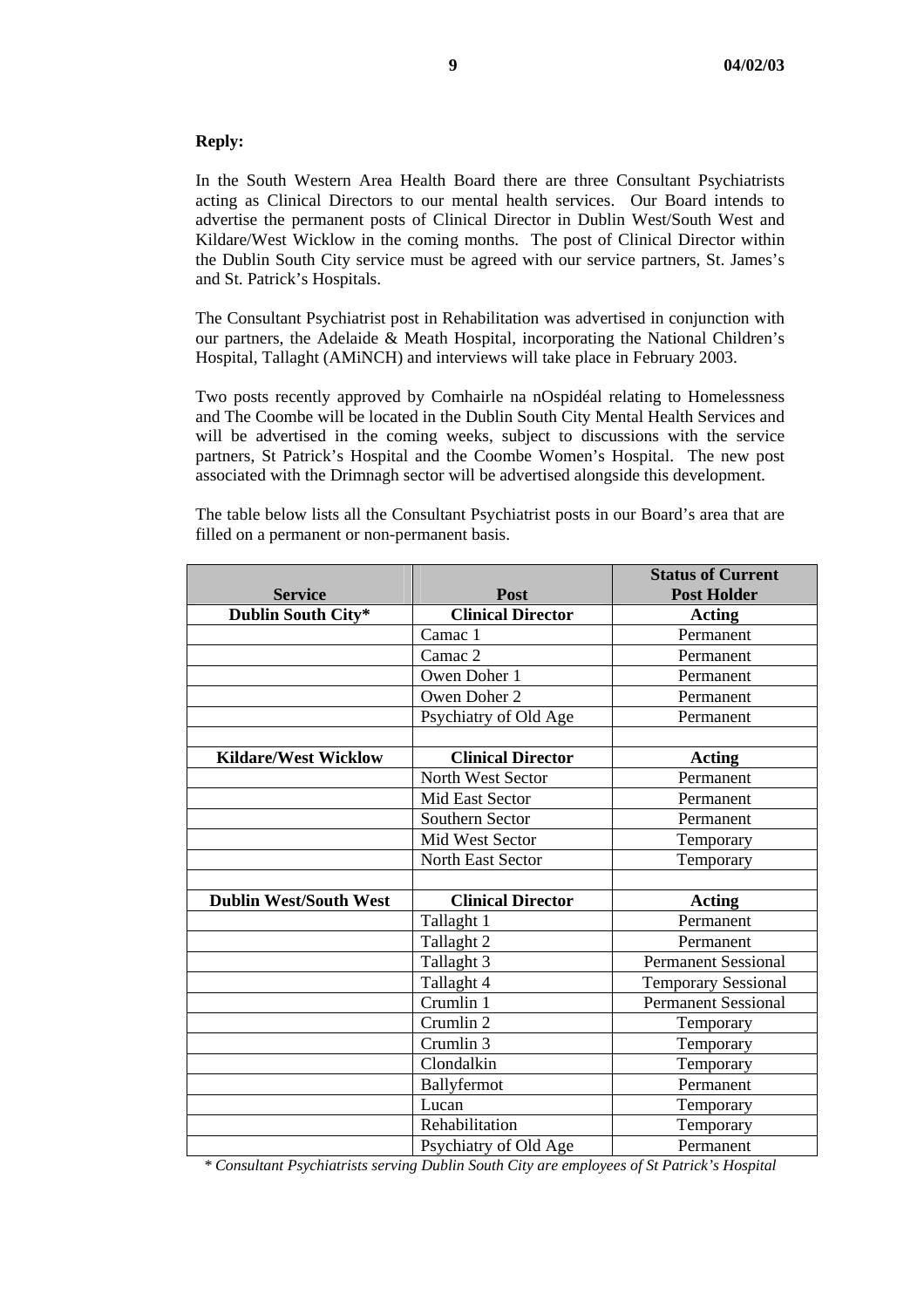# **16/2003 PRESENTATION – UPDATE RE ORTHODONTICS SERVICE**

This presentation was deferred to the next Board Meeting due to time constraints, as outlined by the Chairman at the outset of the meeting.

# **17/2003 C.E.O.'S REPORT**

The C.E.O. read Report No. 2/2003 to members [copy filed with official minute].

Areas covered in the report are set out below:-

- Children and Families Training and Development Unit
- National Disability Standards Pilot Initiative
- Intercountry Adoption Service
- Forum on Care of Older Persons Update
- Naas General Hospital Consultant Cardiologist Posts
- Addiction Services
- Report on the Health Effects of Environmental Tobacco Smoke
- Mental Health Commission
- New Appointment
- Resignation of Board Member

Discussion followed to which Cllr. E. Byrne, Dr. S. Barry, Cllr. C. Byrne and Ms. M. Hoban contributed and to which the C.E.O. and Mr. M. Rogan responded as follows:-

- A briefing on Children & Families Services will be arranged for members at a future Standing Committee meeting.
- It was confirmed that arrangements are in progress to bring details of costings re the Review of Adequacy of Children and Families Services 2001 report to the appropriate Standing Committee.
- Details of a recent media report outlining proposals for dealing with people who present to hospital A&E Departments under the influence of alcohol were clarified.
- Arrangements were confirmed concerning attendance by the newly appointed Consultant Psychiatrist with special interest in Addiction (Young Persons Programme) at Fortune House and other addiction facilities within the Board.
- The current position regarding our Board's three Clinical Director posts in the Mental Health Services was clarified.

The C.E.O.'s report was noted.

## **18/2003 MATTERS FOR MENTION/MATTERS ARISING FROM THE MINUTES**

There were no matters for mention/matters arising from the minutes.